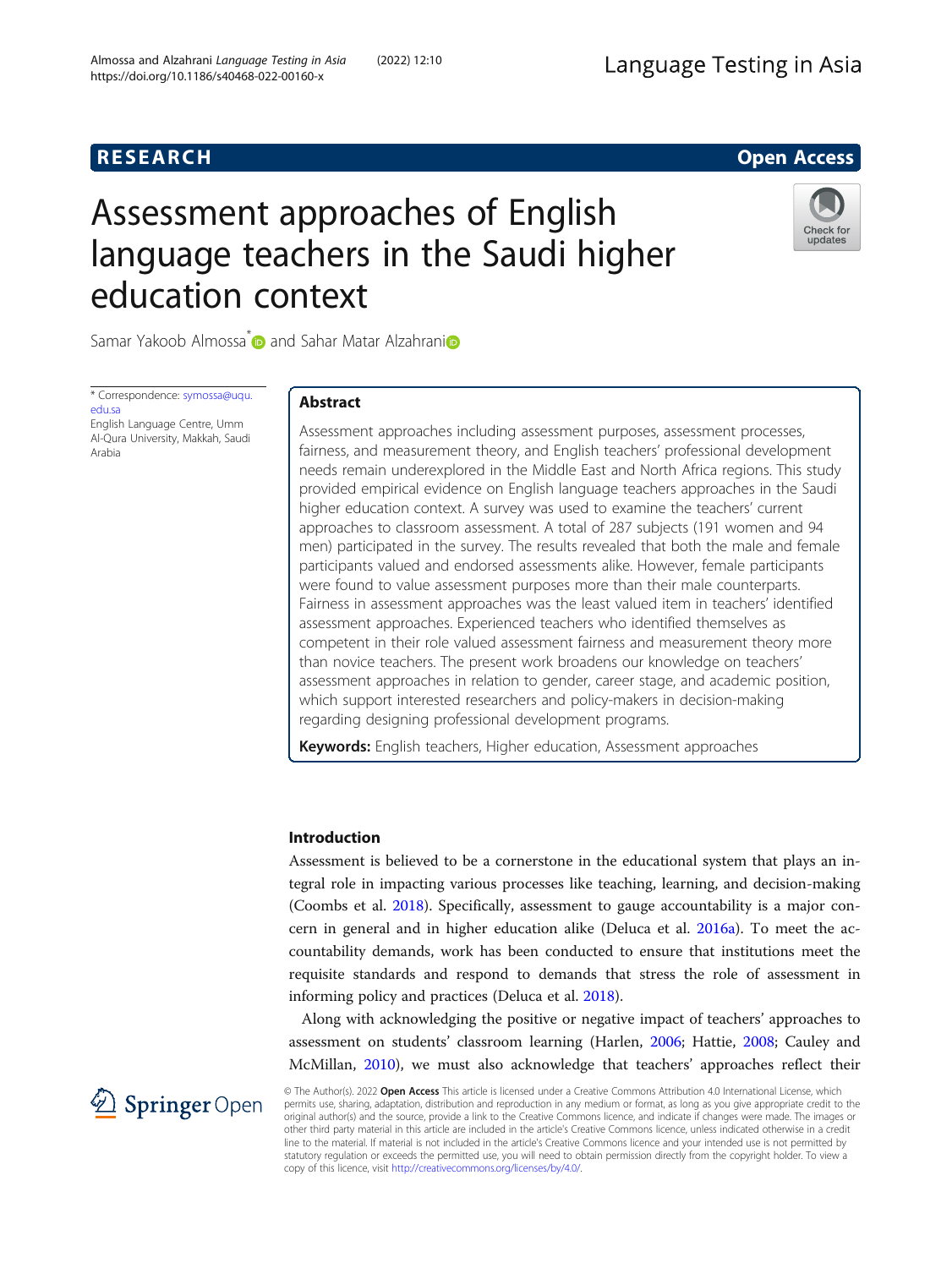beliefs and views regarding teaching and learning (Xu and Brown, [2016;](#page-14-0) Looney et al. [2018](#page-14-0); Herppich et al. [2018\)](#page-14-0).

Assessment literacy and identifying the assessment skills and knowledge of teachers and stakeholder groups has become a matter of concern (Popham, [2013;](#page-14-0) Willis et al. [2013](#page-14-0); Xu and Brown, [2016;](#page-14-0) DeLuca et al. [2018](#page-14-0)). While assessment literacy is an area that has received growing attention, it requires further theoretical investigation (Deluca et al. [2018](#page-14-0)) in school and higher education contexts. Current theories regarding assessment literacy go beyond focusing on teachers' sets of skills and knowledge and consider various sources of knowledge that shape teachers' assessment approaches, such as context and experience (Herppich et al. [2018\)](#page-14-0). Various factors could influence teachers' assessment approaches and preferred methods of assessment, including assessment education needs and preferences (Coombs et al. [2018](#page-14-0)). Therefore, there is a need to closely explore teachers' assessment approaches, training needs, and training method preferences in different educational contexts. This work will pave way for a better understanding of assessment approaches. This study focused on teachers' assessment approaches to gain an insight into their thinking and approaches and how they align with contemporary assessment standards. The information gained from the teachers about their professional development in assessment education needs (assessment literacy) and their training preferences (methods of training), assessment approaches, assessment PD needs, and preferences will help policy-makers in making decisions related to assessment practices. The data collected also provided additional insights into the links between English teachers' demographic data and assessment approaches and the impact of these variables on training needs and preferences. The research implications provide information on assessment literacy development in the EFL context.

This study intends to fill the literature gap between the assessment approaches and PD needs of English language teachers in Saudi Arabia. This study specifically examines the following research questions:

- 1. What are the assessment approaches used by English language teachers in Saudi universities?
- 2. What are English teaching staff assessment training needs and preferred methods of training?
- 3. What is the impact of the demographic characteristics of English teaching staff on their assessment approaches?
- 4. What is the impact of the demographic characteristics of English teaching staff on their professional development in assessment needs?

## Literature review

## Teachers' assessment approaches

Research on measuring teachers' approaches to assessment provides useful data to support teachers' assessment literacy initiatives. Deluca et al. ([2016a](#page-14-0)) stressed the importance of measuring teachers' assessment literacy in light of contemporary assessment standards that focus on demand to inform policy and practice. Several measurements for assessment literacy have been developed based on 1990 standards. Deluca et al. ([2016a\)](#page-14-0) analyzed assessment literacy standards developed in 1990 from Australia,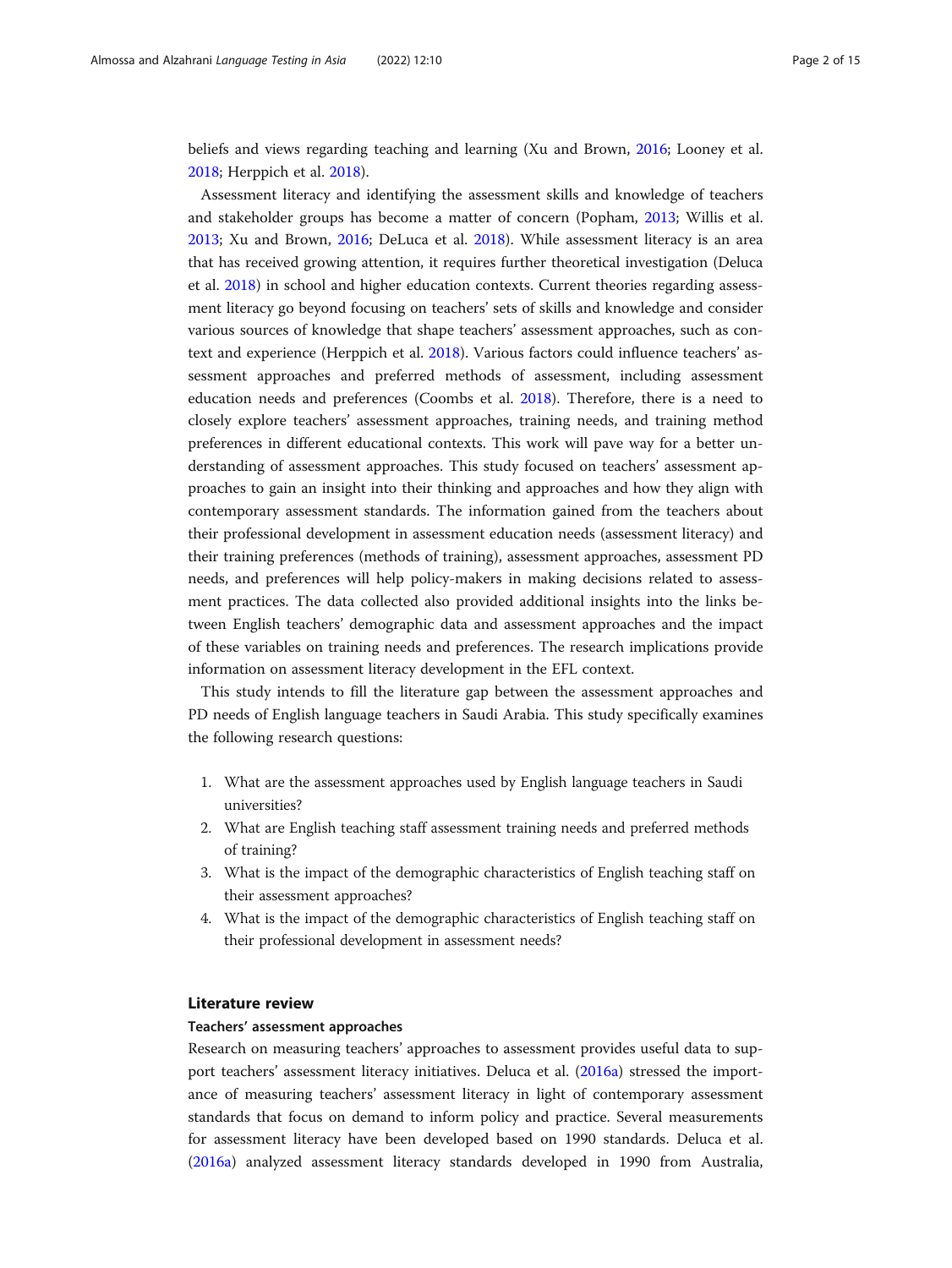Canada, New Zealand, UK, USA, and Mainland Europe, including 14 assessment standards and eight measures, and found that the measures were based on an early understanding of assessment literacy concepts. Gotch and French, [2014](#page-14-0) noted that some assessment measurements are problematic and no longer match current modern assessment demands. There is a lack of reliable data on teachers' assessment approaches in the Western context (Deluca et al. [2016a;](#page-14-0) Gotch and French, [2014\)](#page-14-0) and data and empirical research evidence in the non-Western educational context, such as in Middle East and North Africa (MENA) (Almoossa, [2018](#page-13-0)). Teachers' approaches to assessment are influenced by their conceptualization and practical knowledge, constructed from their educational context (Deluca et al. [2018\)](#page-14-0).

## Exploring assessment literacy

The majority of previous assessment literacy surveys were based on 1990 standards for teacher competency among educational assessment students. Gotch and French ([2014\)](#page-14-0) conducted a systematic review of 36 assessment literacy measures and found that the measures did not support psychometric properties and lacked representativeness and relevance of content in light of transformation in the assessment landscape. Building on these findings, demand for assessment literacy measurements that meet current assessment requirements increased. In the same vein, Brookhart ([2011\)](#page-13-0) argued that 1990 assessment standards no longer reflect the needed assessment knowledge teachers are expected to have or the assessment approaches to be acquired in modern classrooms. DeLuca et al. ([2016b](#page-14-0)), in response to these demands, developed the Approaches to Classroom Assessment Inventory (ACAI), which reflects the latest version of 1990 classroom assessment standards. The ACAI is a two-part survey addressing teachers' approaches to classroom assessment, which includes a demographic section and scenario-based questions followed by a series of common assessment responsibilities aligned with contemporary assessment standards. In addition, the ACAI contains questions related to assessment training and preferred methods for professional assessment education. ACAI questions were developed based on a four-dimensional framework for assessment literacy predicated on analysis of 15 contemporary assessment standards, from 1990 to present, from five geographic regions: USA, Canada, UK, Europe, Australia, and New Zealand (DeLuca et al. [2016a](#page-14-0)). The four assessment dimensions include purposes, processes, fairness, and theory. Three priority areas (i.e., assessment approaches) for each dimension were selected as shown in Table [1](#page-3-0).

Previous studies explored teachers' conceptualization of assessment purposes (e.g., Brown, [2004;](#page-14-0) Barnes et al. [2017\)](#page-13-0), development of assessment literacy (Brown, [2004](#page-14-0); DeLuca et al. [2016a;](#page-14-0) Coombs et al. [2018;](#page-14-0) Herppich et al. [2018](#page-14-0)), and specific classroom assessment approaches (Cizek et al. [1995](#page-14-0); Cauley and McMillan, [2010\)](#page-14-0). Stemming from the assumption that teachers' assessment actions have a significant influence on students' learning experience and achievement (Black and Wiliam, [1998](#page-13-0); Hattie, [2008;](#page-14-0) DeLuca et al. [2018\)](#page-14-0), there is a need to understand differences and similarity in teachers' approaches to assessment across various learning and teaching contexts (Willis et al., [2013\)](#page-14-0).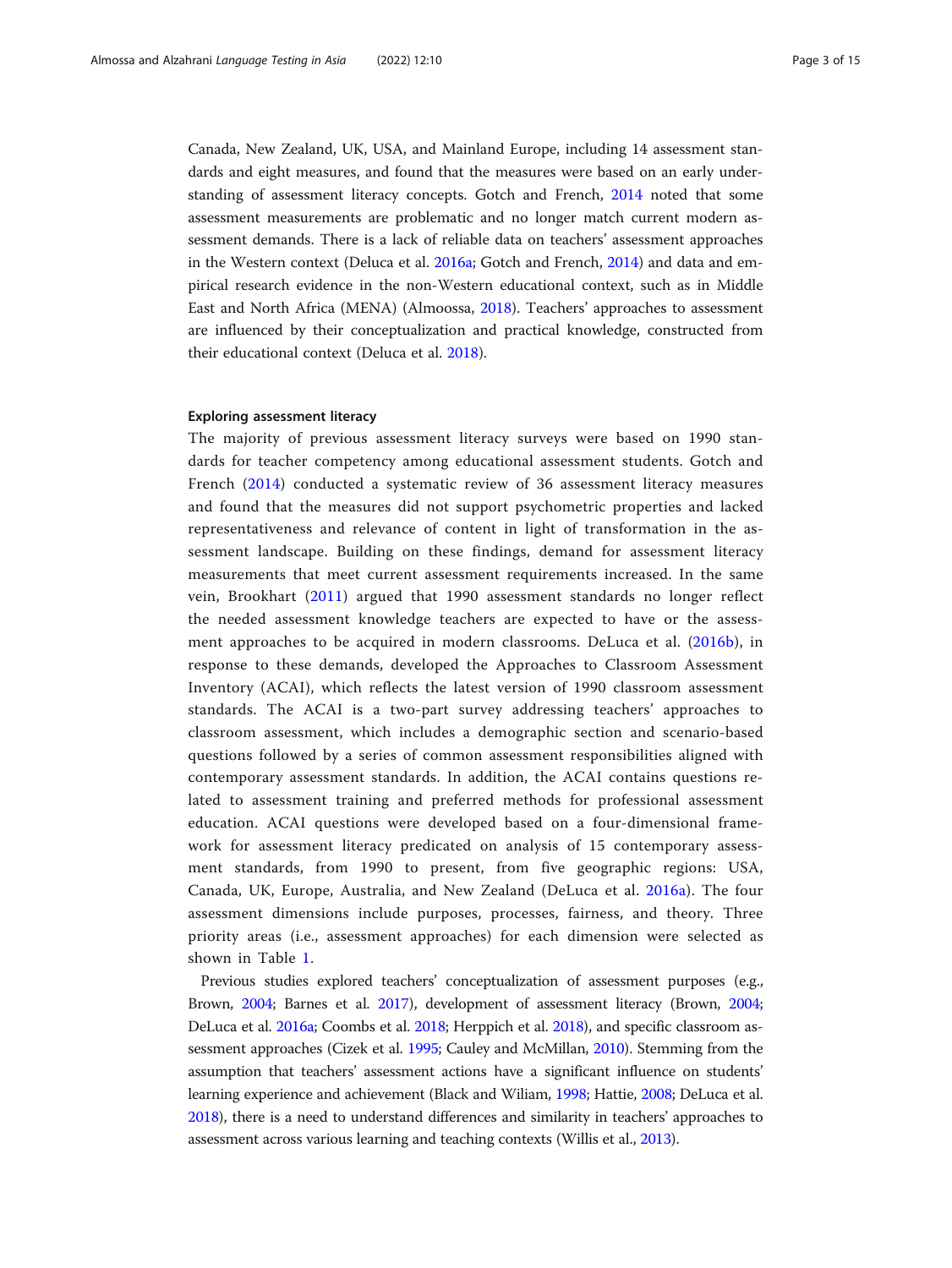| <b>Theme</b>                     | Priority                             | Description of priority                                                                                                                                                                                                                                                 |
|----------------------------------|--------------------------------------|-------------------------------------------------------------------------------------------------------------------------------------------------------------------------------------------------------------------------------------------------------------------------|
| purposes                         | Assessment Assessment of<br>learning | Teachers use of evidence to summate student learning and assign a grade in<br>relation to the student's achievement of learning objectives.                                                                                                                             |
|                                  | Assessment for<br>learning           | Teachers' and students' use of evidence to provide feedback on progress<br>toward learning objectives and inform next steps for learning and instruction.<br>Involves both teacher-directed and student-centered approaches to formative<br>assessment.                 |
|                                  | Assessment as<br>learning            | Focuses on how the student is learning by providing feedback or experiences<br>that foster students' metacognitive abilities and learning skills, such as self-<br>assessment, goal-setting, and learning plans. Involves teachers but is primarily<br>student-centred. |
| Assessment Design<br>processes   |                                      | Focuses on the development of reliable assessments and items that measure<br>student learning in relation to learning objectives.                                                                                                                                       |
|                                  | Scoring                              | Focuses on the adjustment and use of scoring protocols and grading schemes<br>to respond to assessment scenarios.                                                                                                                                                       |
|                                  | Communication                        | Focuses on the interpretation of assessment results and feedback through<br>communication to students and parents.                                                                                                                                                      |
| <b>Fairness</b>                  | Standardized                         | Maintains equal assessment protocols for all students regardless of ability or<br>exceptionality.                                                                                                                                                                       |
|                                  | Equitable                            | Differentiates assessment protocols for formally identified students, such as<br>special education or English language learners.                                                                                                                                        |
|                                  | Differentiated                       | Individualizes learning opportunities and assessments that address each<br>student's unique learning needs and goals.                                                                                                                                                   |
| Assessment Reliability<br>theory |                                      | Works to ensure consistency in results within assessments, across time periods,<br>and between teachers.                                                                                                                                                                |
|                                  | Validity                             | Works to ensure that the assessment or evaluation measures what it claims to<br>measure (i.e., learning objectives) and promote valid interpretations of results.                                                                                                       |
|                                  | Mixed                                | Works to ensure consistency in measuring what an assessment or evaluation<br>intends to measure, and degree to which an assessment or evaluation<br>measures what it claims to measure.                                                                                 |

<span id="page-3-0"></span>Table 1 ACAI assessment dimensions and sets of priorities

## Assessment literacy in Saudi EFL context

Despite the importance of EFL teachers' assessment literacy in higher education, very few studies have explored this topic within the Saudi Arabian context (Almoossa, [2018](#page-13-0); Ezza, [2017;](#page-14-0) Hakim, [2015;](#page-14-0) Rauf and McCallum, [2020](#page-14-0); Umer et al. [2018](#page-14-0)). Almoossa ([2018](#page-13-0)) explored the classroom-based assessment practices of six language teachers and found a disparity between the teachers' conceptualization and their actual daily practices. She also reported that English teachers in Saudi region lack adequate pre-service and in-service training related to classroom-based assessment practices. Along similar lines, Hakim [\(2015](#page-14-0)) explored English teachers' levels of assessment literacy in the language centre of a Saudi university and reported that the teachers exhibited inadequate classroom-based assessment practices despite their knowledge about assessment principles and techniques. Almossa ([2021](#page-13-0)) noted that English language institutes and centres in Saudi universities followed a unified system for assessment that focused heavily on testing (examinations). The unified system limited the teachers' options and their potential for learning and developing their assessment literacy given the limited roles they played in assessment (Almoossa, [2018,](#page-13-0) Almansory, [2016\)](#page-13-0). Rauf and McCallum ([2020](#page-14-0)) examined writing assessment tasks performed by English teachers in relation to assessment principle and learning outcomes. They concluded that there exists a disparity between assessment principles and the practices that the participants used. They also reported that the tasks were focused on basic skill levels; similar to the results obtained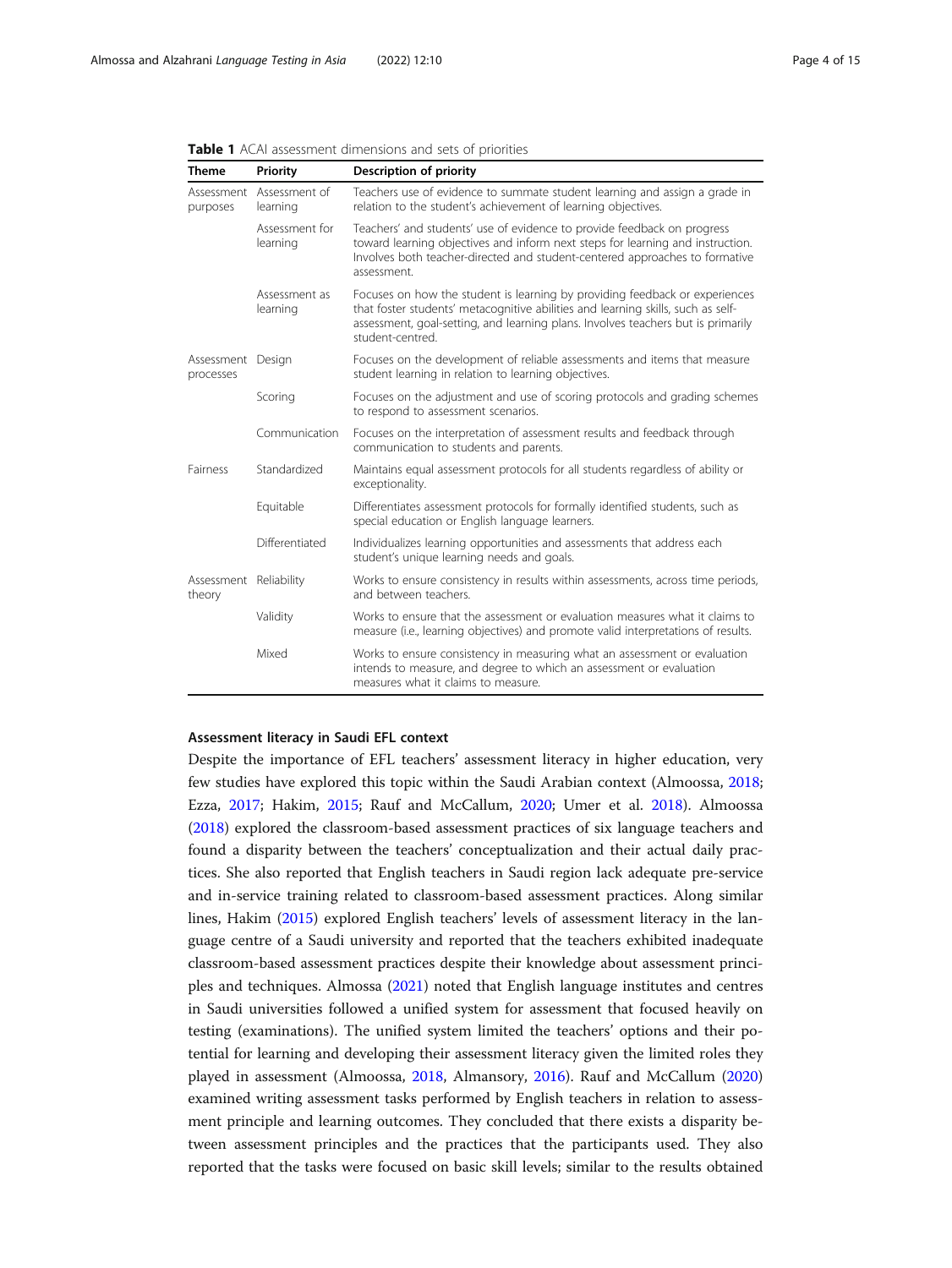by Umer, Farooq, and Gulzar, [2018](#page-14-0) who reported that English teachers' assessment practices were not in tandem with the learning outcomes. They noted that much emphasis was put on memorization and recalling information rather than on higher order learning outcomes.

## Methodology

For the purpose of this study, the ACAI survey was adopted with some modifications in the present study, as it has simple, clear, and direct statements, which are easy to understand for teachers with no or limited assessment experience. This study aimed to ensure the survey reflected contemporary assessment standards while being accessible to teachers with no jargon. It targeted teachers who may have no previous training in teaching English or came from other fields. In addition, it matched the core objective of this investigation, which focused on English language teachers' approaches to assessment purposes, process, fairness, and measurement theory.

For the current study, a few modifications were made to the original survey to suit the study population and the research study purpose. Few statements were modified to fit the university context practices and terms in the university context were also used. The section on the scenario part was omitted based upon the feedback received during the pilot study phase.

Part one of the survey consisted of demographic information related to the participants gender, age, education, job, years of experience, experience in the current role (novice, competent, expert), education, and role in assessment at their institution. Part two of the survey included statements on the various assessment approach statements, followed by part three that included information about PD preferences and preferred methods of training.

## Demographic summary

The study included 287 participants (191 men and 94 women). The participants were teachers in English language centres in Saudi universities, including teachers from Saudi Arabia and other countries. The survey was distributed online and the teachers were invited through official contact with university administration, personal contact by email, and twitter private invitation. The majority of the participants had a minimum of 6–9 years of teaching experience (Table [2](#page-5-0)).

## Data analysis

Data from the second part of the ACAI, which asked participants to identify their level of agreement with statements related to assessment tasks and responsibilities, were analyzed. Quantitative analyses included descriptive statistics, exploratory factor analysis, one-way analysis of variance, independent samples  $t$  test, and chi-square tests. Exploratory factor analysis was used to uncover the underlying factor structure of items. Oneway analysis of variance and independent samples t test were used to identify statistical differences in factor scores between demographic groups. Chi-square tests were used to identify statistical differences in preferred methods of assessment education and demographic groupings. All analyses were conducted using SPSS statistical software.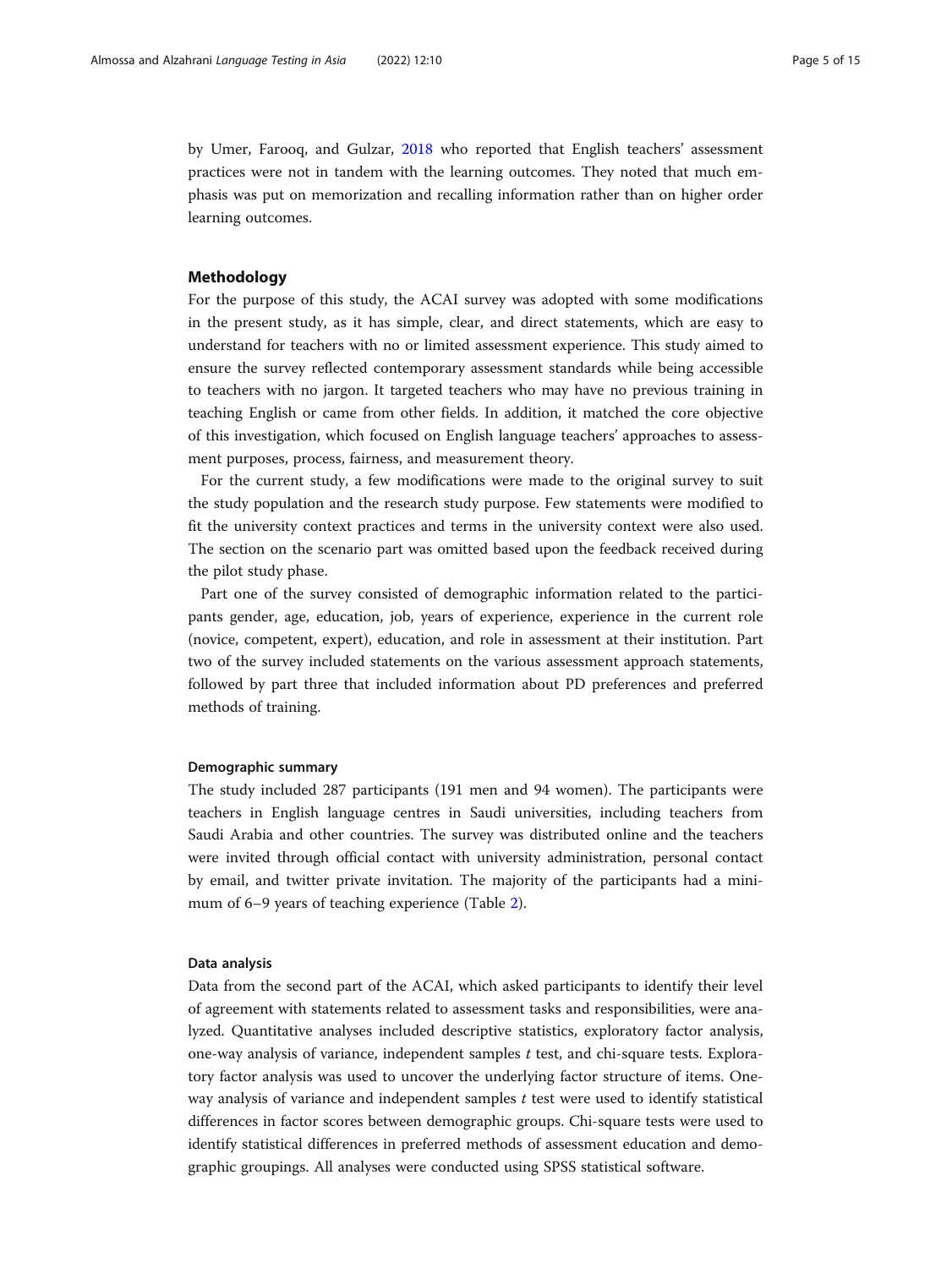| Demographic variable       |                                      | Number of participant teachers |
|----------------------------|--------------------------------------|--------------------------------|
| Gender                     | Female                               | 191                            |
|                            | Male                                 | 94                             |
| Age                        | $22 - 29$                            | 52                             |
|                            | $30 - 39$                            | 142                            |
|                            | $40 - 49$                            | 69                             |
|                            | $50+$                                | 22                             |
| Job title                  | Assistant professor                  | 48                             |
|                            | Associate professor                  | 8                              |
|                            | Lecturer                             | 94                             |
|                            | Instructor                           | 99                             |
|                            | Teaching assistant                   | 18                             |
|                            | Other                                | 18                             |
| Education                  | PhD                                  | 70                             |
|                            | <b>MA</b>                            | 178                            |
|                            | BA                                   | 40                             |
|                            | Other                                | 13                             |
| Degrees                    | Applied linguistics                  | 68                             |
|                            | <b>TESOL</b>                         | 55                             |
|                            | Linguistics                          | 30                             |
|                            | Education                            | 32                             |
|                            | Literature                           | 35                             |
| Career stage               | $0 - 2$                              | 56                             |
|                            | $3 - 5$                              | 59                             |
|                            | $6 - 8$                              | 41                             |
|                            | $9+$                                 | 128                            |
| Experience in current role | Novice                               | 35                             |
|                            | Competent                            | 139                            |
|                            | Expert                               | 111                            |
| Assessment education       | A course                             | 162                            |
|                            | No course                            | 113                            |
| Assessment decision-maker  | Yes                                  | 59                             |
|                            | No                                   | 162                            |
| Roles in the profession    | Language teacher                     | 271                            |
|                            | Professional examiner and/or rater   | 35                             |
|                            | Member of test development unit      | 45                             |
|                            | Researcher of language assessment    | 27                             |
|                            | Policy-maker for language assessment | 15                             |
|                            | Test score user                      | $\,0\,$                        |

## <span id="page-5-0"></span>Table 2 Participant demographics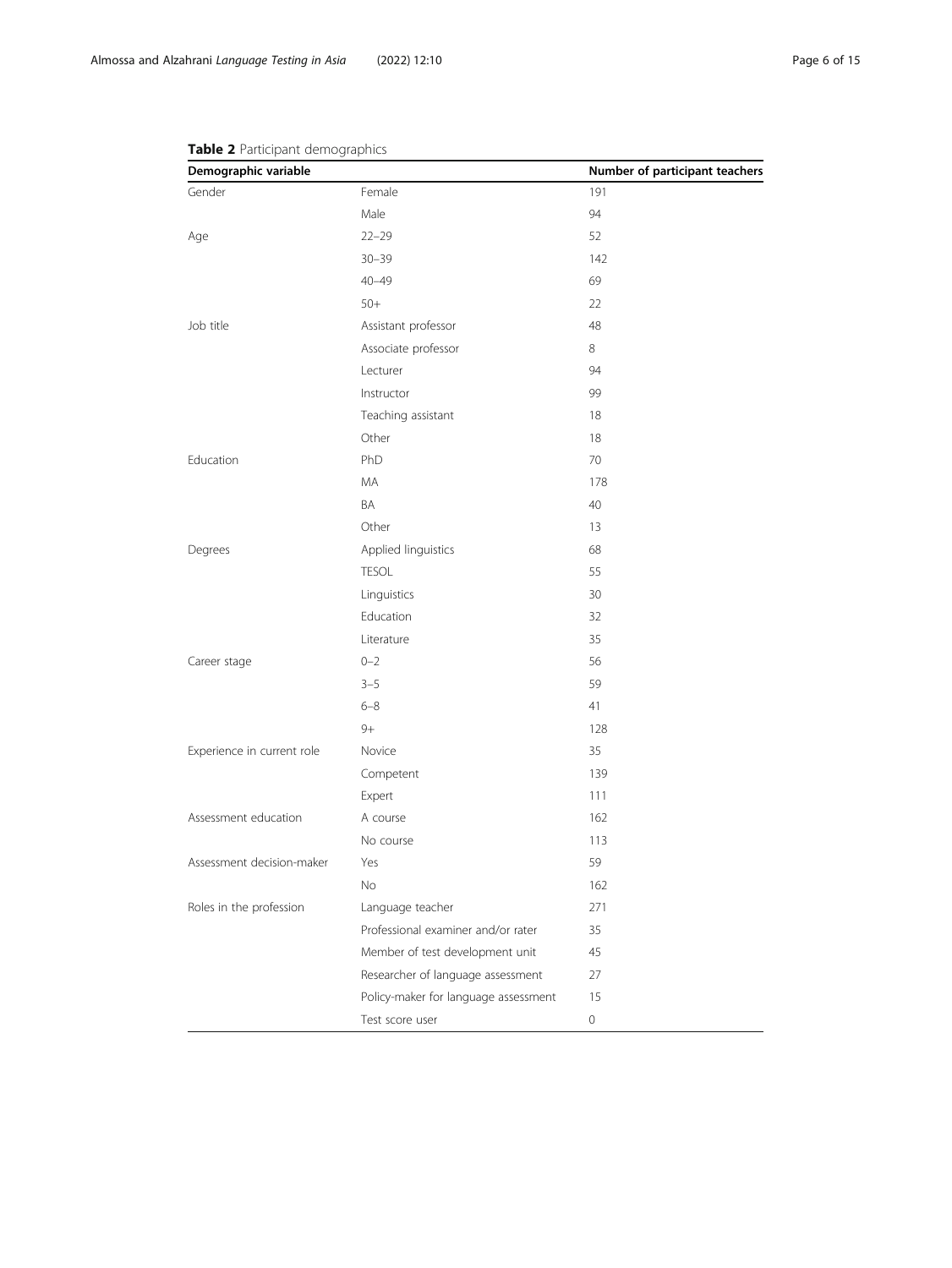## Results

## RQ1: What are the assessment approaches used by English language teachers in Saudi universities?

To answer the first research question, the analysis included descriptive statistics and exploratory factor analysis using principal axis factoring with varimax rotation. Table 3 provides descriptive data of participant responses to part two of the survey which was concerned with the participants' assessment approaches (25 items). The items with the

|  |  | Table 3 Item level descriptive statistics |  |
|--|--|-------------------------------------------|--|
|--|--|-------------------------------------------|--|

| Item                                                                                                                                                                                                                  | n   | Mean     | SD    |
|-----------------------------------------------------------------------------------------------------------------------------------------------------------------------------------------------------------------------|-----|----------|-------|
| 1. I use student assessment data to inform instructional planning and next steps for<br>individual students and the whole class.                                                                                      | 223 | 3.96     | 1.017 |
| 2. I monitor and revise my assessment approaches regularly.                                                                                                                                                           |     | 226 4.05 | 0.967 |
| 3. I use a variety of formative assessment techniques (e.g., structured Q&A, feedback) and<br>instruments (e.g., paper-pencil quizzes, personal-response systems) to check for understand-<br>ing during instruction. |     | 227 4.15 | 0.999 |
| 4. My summative assessment (e.g., quizzes) grades meaningfully represent individual<br>student learning as related to curriculum expectations.                                                                        |     | 225 3.96 | 0.901 |
| 5. I use various summative assessment types, such as multiple-choice tests, essays, and<br>performance-based assessments.                                                                                             |     | 220 3.99 | 1.068 |
| 6. I engage students in monitoring their own learning and using assessment information to<br>develop their learning skills.                                                                                           |     | 224 3.99 | 1.037 |
| 7. I spend adequate time ensuring my assessments are responsive to and respectful of the<br>cultural and linguistic diversity of my students.                                                                         |     | 221 3.94 | 0.991 |
| 8. I regularly involve students in assessment approaches during teaching.                                                                                                                                             |     | 225 3.74 | 1.068 |
| 9. I clearly communicate the purposes and uses of assessment to students.                                                                                                                                             |     | 228 4.03 | 0.926 |
| 10. I provide timely feedback to students to improve their learning.                                                                                                                                                  |     | 228 4.17 | 0.944 |
| 11. The intended purposes of the assessment or/and the curriculum expectations influence<br>my assessment-related decisions.                                                                                          |     | 225 3.90 | 0.93  |
| 12. I am able to analyze and make instructional decisions based on my students'<br>performance on unified assessments.                                                                                                |     | 226 3.95 | 0.974 |
| 13. I monitor and revise my assessment approaches to improve the quality of my teaching.                                                                                                                              |     | 125 3.54 | 0.894 |
| 14. My methods of assessment allow students to show their learning in diverse ways.                                                                                                                                   | 147 | 3.59     | 0.739 |
| 15. I spend adequate time differentiating my assessment approaches to meet students'<br>specific educational needs.                                                                                                   |     | 144 3.44 | 0.859 |
| 16. I provide adequate resources and time to prepare students with special needs for<br>assessment.                                                                                                                   |     | 135 3.42 | 0.796 |
| 17. In my class, all students complete the same assignments, quizzes, and tests.                                                                                                                                      |     | 136 3.32 | 0.994 |
| 18. When grading student work, I use the same rubric or scoring guide for all my students.                                                                                                                            |     | 107 3.57 | 0.825 |
| 19. I link my assessment tasks to learning objectives.                                                                                                                                                                |     | 116 3.64 | 0.806 |
| 20. I am confident that my students' performance on my assessments represents what I<br>want them to learn.                                                                                                           |     | 150 3.50 | 0.825 |
| 21. I can select assessment types that align with my learning objectives from test banks,<br>textbook series, and/or online teacher sharing sites.                                                                    |     | 142 3.53 | 0.856 |
| 22. Luse multiple assessment types to measure each learning objective and am confident<br>in the grades I assign.                                                                                                     | 151 | 3.53     | 0.807 |
| 23. My students' grades and feedback are based on the data collected about their learning<br>achievement.                                                                                                             |     | 153 3.56 | 0.768 |
| 24. I am confident that I apply my scoring guides/rubrics consistently.                                                                                                                                               |     | 143 3.57 | 0.756 |
| students and the class as a whole.                                                                                                                                                                                    |     |          | 0.791 |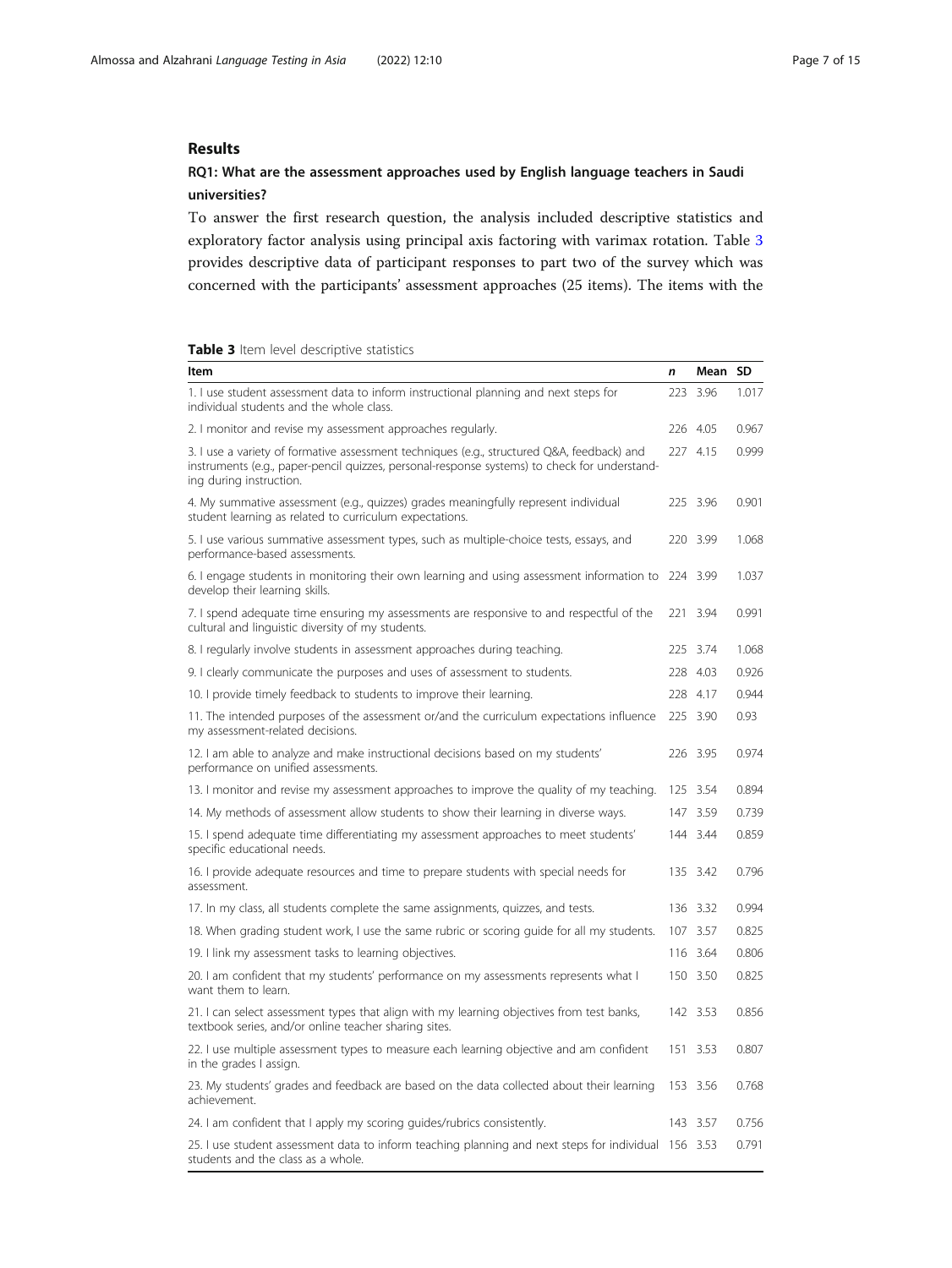highest means were 2, 3, 9, and 10: 2) *T monitor and revise my assessment approaches* regularly' (mean = 4.05); 3) 'I use a variety of formative assessment techniques (e.g., structured Q&A, feedback) and instruments (e.g., paper-pencil quizzes, personal-response systems) to check for understanding during instruction' (mean  $= 4.15$ ); 9) T clearly communicate the purposes and uses of assessment to students' (mean = 4.03); and 10) *T* provide timely feedback to students to improve their learning.' (mean =  $4.17$ ). Items 15, 16, and 17, which focused on fairness (standardization, differentiations, equity), had the lowest means: 15) 'I spend adequate time differentiating my assessment approaches to meet students' specific educational needs' (mean  $=$  3.44); 16) T provide adequate resources and time to prepare students with special needs for assessment' (mean  $= 3.42$ ); and 17) 'In my class, all students complete the same assignments, quizzes, and tests'  $(mean = 3.32)$ .

These findings suggest that the participants valued regular evaluation of their assessment approaches and used a variety of formative assessment techniques. They highly valued providing feedback to help students improve through communicating assessment purposes and uses. The items with the lowest means were concerned with assessment fairness, differentiation in assessment, and individual differences.

SPSS software (version 26) was used for data analysis. Kaiser-Meyer-Olkin (KMO) and Bartlett's test were used to evaluate the sampling adequacy for factor analysis, and to check for redundancy between variables that can be summarized with some factors. Kaiser-Meyer-Olkin Measure of Sampling Adequacy (.880) indicated that exploratory factor analysis would aid data interpretation. In addition, Bartlett's test of sphericity was significant,  $(p < .001)$  indicating that exploratory factor analysis would aid data interpretation. Exploratory factor analysis was performed using principal axis factor with varimax rotation (Table [4\)](#page-8-0). Simple factor structure (i.e., each item loading onto one factor) was sought; however, it could not be achieved with this data set. The factor loadings showed that factor 1 appeared to focus on items related to approaches to assessment purpose and process and included the following survey items: 1, 2, 3, and 6– 11. This factor had a Cronbach's alpha (measure of internal consistency) value of 0.954. Factor 2 appeared to focus on items related to approaches to assessment fairness and theory and included the following survey items: 15–25. This factor had a Cronbach's alpha value of 0.959. Factor 3 appeared to focus on items related to the use of assessment data and included the following survey items: 4, 12, 13, and 14. This factor had a Cronbach's alpha value of 0.822. The results suggested that the sample had similar conceptions regarding assessment and similar patterns of assessment approaches. The participants highly endorsed assessment purposes (formative and summative assessment) and assessment processes (design and communication) and focused less on fairness and measurement theory (validity, reliability, mixed).

## RQ2: What are English teaching staff assessment training needs and preferred methods of training?

The teachers were asked to respond regarding their current needs for professional assessment development. The participants mentioned feedback  $(N = 57)$ , peer-assessment ( $N = 55$ ), writing test items ( $N = 45$ ), and marking and scoring ( $N = 41$ ) as their top current needs for assessment education. Other participants ( $N = 23$ ) cited that they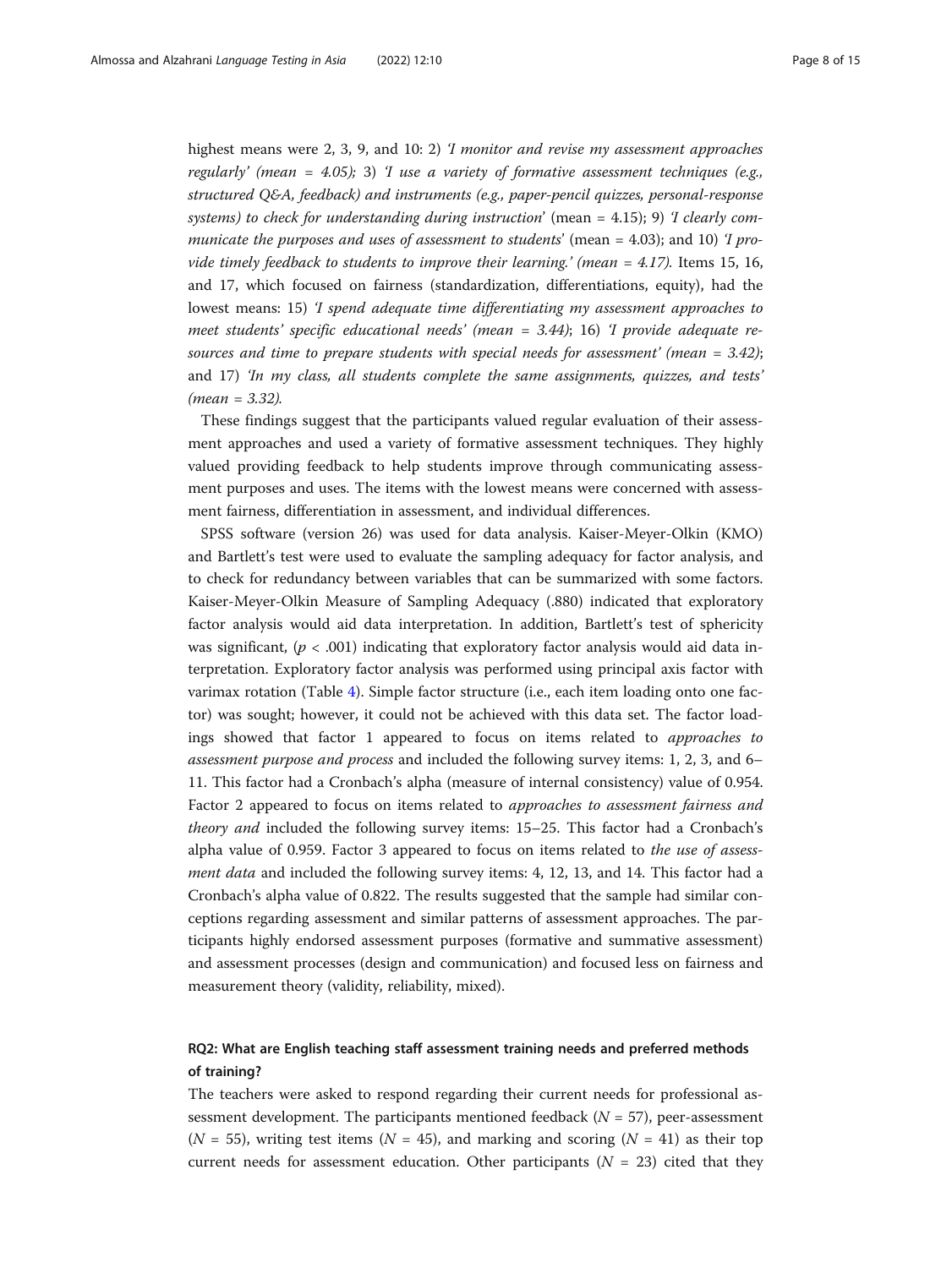## <span id="page-8-0"></span>Table 4 Factor analysis: factor loadings

| Item                                                                                                                                                                                                                | 1             | Factor Factor Factor<br>2 | 3             |
|---------------------------------------------------------------------------------------------------------------------------------------------------------------------------------------------------------------------|---------------|---------------------------|---------------|
| 1. I use student assessment data to inform instructional planning and next steps for 0.531<br>individual students and the whole class.                                                                              |               |                           |               |
| 2. I monitor and revise my assessment approaches regularly.                                                                                                                                                         | 0.613         |                           |               |
| 3. I use a variety of formative assessment techniques (e.g., structured Q&A,<br>feedback) and instruments (e.g., paper-pencil quizzes, personal-response systems) to<br>check for understanding during instruction. | 0.543         |                           |               |
| 4. My summative assessment (e.g., quizzes) grades meaningfully represent<br>individual student learning as related to curriculum expectations.                                                                      |               |                           | 0.477         |
| 5. I use various summative assessment types, such as multiple-choice tests, essays,<br>and performance-based assessments.                                                                                           | 0.565         |                           |               |
| 6. I engage students in monitoring their own learning and using assessment<br>information to develop their learning skills.                                                                                         | 0.668         |                           |               |
| 7. I spend adequate time ensuring my assessments are responsive to and respectful 0.584<br>of the cultural and linguistic diversity of my students.                                                                 |               |                           |               |
| 8. I regularly involve students in assessment approaches during teaching.                                                                                                                                           | 0.617         |                           |               |
| 9. I clearly communicate the purposes and uses of assessment to students.                                                                                                                                           | 0.589         |                           |               |
| 10. I provide timely feedback to students to improve their learning.                                                                                                                                                | 0.616         |                           |               |
| 11. The intended purposes of the assessment or/and the curriculum expectations<br>influence my assessment-related decisions.                                                                                        | 0.421         |                           |               |
| 12. I am able to analyse and make instructional decisions based on my students'<br>performance on unified assessments.                                                                                              |               |                           | 0.429         |
| 13. I monitor and revise my assessment approaches to improve the quality of my<br>teaching.                                                                                                                         | 0546          |                           | 0.607         |
| 14. My methods of assessment allow students to show their learning in diverse<br>ways.                                                                                                                              |               |                           | 0.684         |
| 15. I spend adequate time differentiating my assessment approaches to meet<br>students' specific educational needs.                                                                                                 | 0.417         | 0.548                     |               |
| 16. I provide adequate resources and time to prepare students with special needs<br>for assessment.                                                                                                                 | 0.556         | 0.568                     |               |
| 17. In my class, all students complete the same assignments, quizzes, and tests.                                                                                                                                    |               | 0.618                     |               |
| 18. When grading student work, I use the same rubric or scoring guide for all my<br>students.                                                                                                                       |               | 0.597                     |               |
| 19. I link my assessment tasks to learning objectives.                                                                                                                                                              |               | 0.723                     |               |
| 20. I am confident that my students' performance on my assessments represents<br>what I want them to learn.                                                                                                         |               | 0.613                     |               |
| 21. I can select assessment types that align with my learning objectives from test<br>banks, textbook series, and/or online teacher sharing sites.                                                                  | 0.47          | 0.522                     |               |
| 22. I use multiple assessment types to measure each learning objective and am<br>confident in the grades I assign.                                                                                                  |               | 0.465                     |               |
| 23. My students' grades and feedback are based on the data collected about their<br>learning achievement.                                                                                                           | 0.406         | 0.494                     |               |
| 24. I am confident that I apply my scoring guides/rubrics consistently.                                                                                                                                             |               | 0.591                     |               |
| 25. Luse student assessment data to inform teaching planning and next steps for<br>individual students and the class as a whole.                                                                                    |               | 0.529                     | 0.465         |
| Factor score (Mean [SD])                                                                                                                                                                                            | 3.91<br>(.64) | 3.55<br>(.55)             | 3.82<br>(.75) |
| Percent variance explained                                                                                                                                                                                          | 21.99         | 18.11                     | 11.45         |
| Cronbach's alpha                                                                                                                                                                                                    | .954          | .959                      | .822          |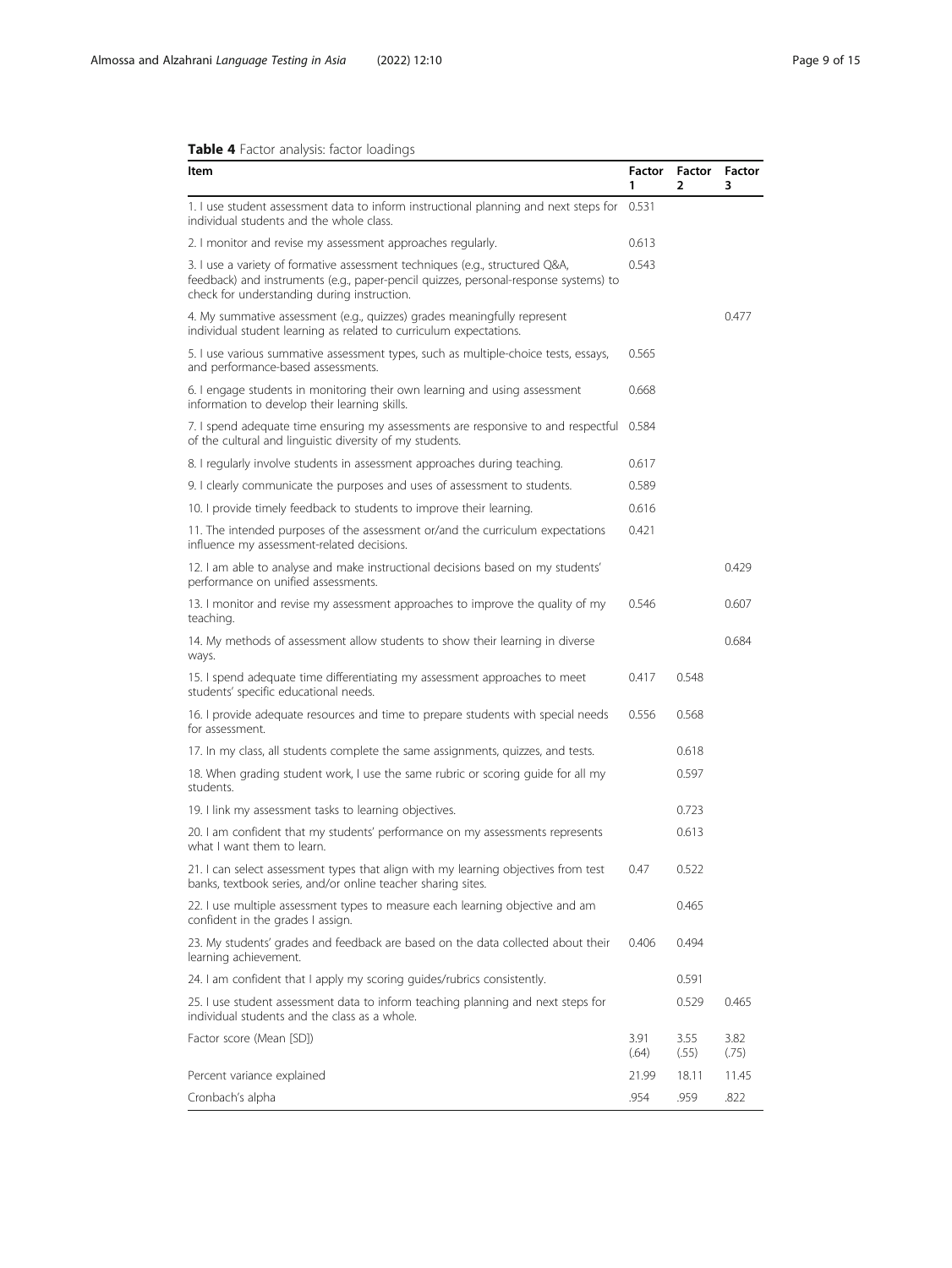needed to learn more about assessment in general and various assessment approaches and techniques (Table 5).

### Preferred training methods

Six items in the third part focused on preferred methods of professional learning. In the first section, the participants were asked to choose their preferred assessment methods (Table [6](#page-10-0)). The results are presented in terms of frequency counts. A total of 56 different combinations of assessment methods selected by participants were examined and no clear preference of method was found. The overall result showed that the participants wanted to learn about assessment in various ways rather than a specific method. Some methods were chosen more than others, such as independent study (N  $= 102$ ), university-based professional development sessions ( $N = 98$ ), and conferences, seminars, and workshops ( $N = 101$ ). The least favourite was attending a course in another university  $(N = 25)$ .

This finding suggests that the participants did not agree on the preferred methods for learning about assessment, indicating that teachers require diverse of ways in which professional support is provided to learn about assessment. Therefore, institutions should provide and support various professional development options to enhance teachers' assessment literacy.

## RQ3: What is the impact of the demographic characteristics of English teaching staff on their assessment approaches and professional development in assessment needs?

To identify the impact of demographic characteristics, such as gender, experience in the professional role, and assessment education, of the participants on their assessment approaches, two methods were used: t-test and analysis of variance (ANOVA) with demographic variables as random factors and factor scores as the dependent variables and chi-square tests with crosstabulation tables.

Gender was found to be statistically significant with factor 1 (assessment purposes and processes). Equal variances for each factor could not be assumed, as Levene's test was significant. Women endorsed factor 1 statistically significantly more than men. Cohen's  $d$  for this difference was 0.34. These results suggested that women valued assessment purposes and assessment processes more than men ( $t = 2.697$ ; df = 228; Sig. [2-tailed] = 0.008; Table [7\)](#page-10-0). No statistical differences were identified based on education level, job title, degree (field), or career stage of participants, indicating that the participants were similar in their assessment approach perceptions.

| Area of training needs                                              | N. of participants |
|---------------------------------------------------------------------|--------------------|
| 1. Peer assessment                                                  | 55                 |
| 2. Feedback                                                         | 57                 |
| 3. Tests items writing                                              | 45                 |
| 4. Marking and scoring                                              | 4 <sup>1</sup>     |
| 5. Test items analyses                                              | 2                  |
| 6. General training                                                 | 23                 |
| 7. Online assessment and scoring, alternative methods of assessment | 4                  |

|  | Table 5 Assessment training needs |  |  |
|--|-----------------------------------|--|--|
|--|-----------------------------------|--|--|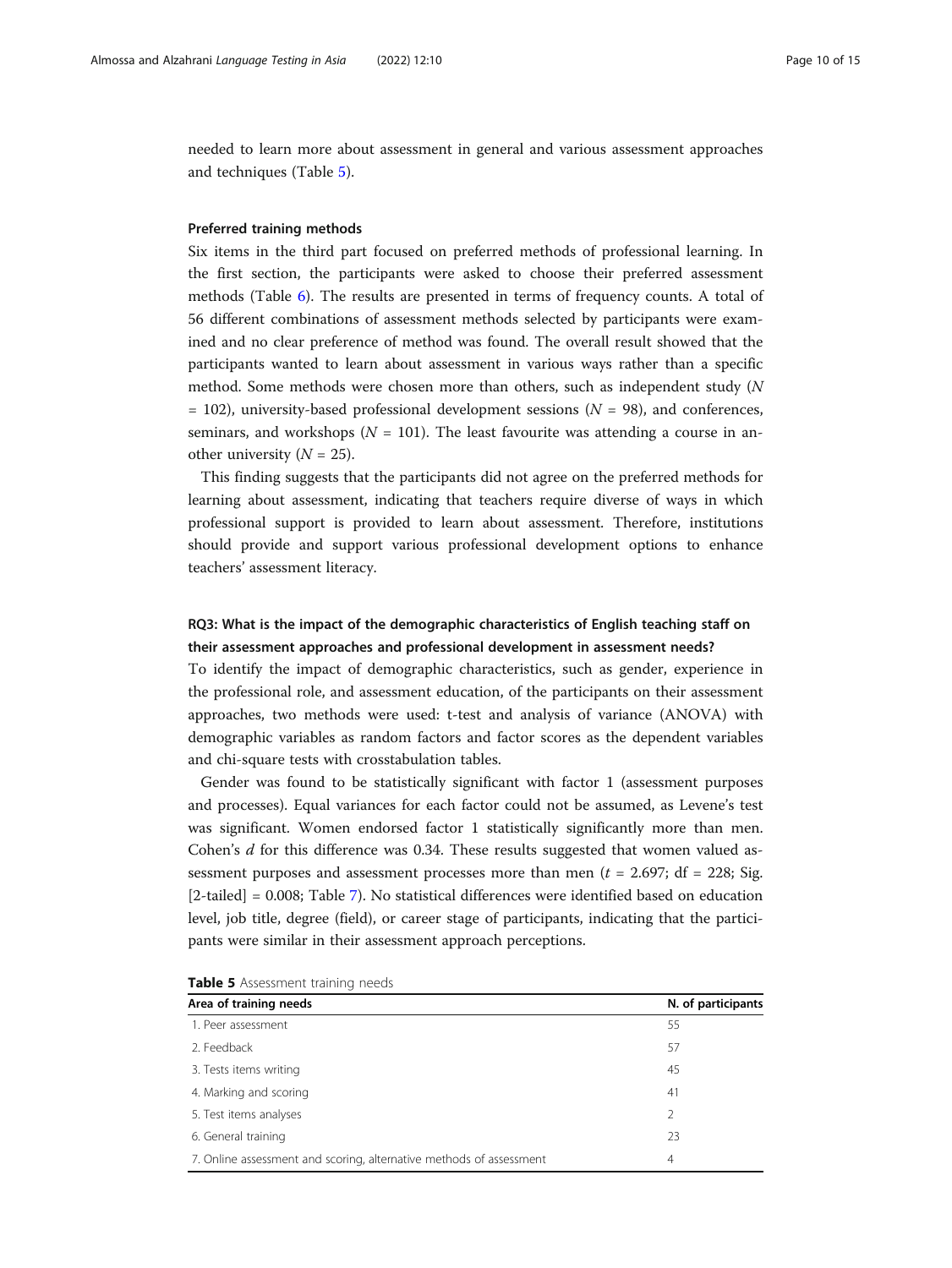| <b>EQUIPMENT IN THE COUNTING INTERFERIER ASSESSMENTE INCORPORATION</b>             |           |  |  |  |  |
|------------------------------------------------------------------------------------|-----------|--|--|--|--|
| Method                                                                             | Frequency |  |  |  |  |
| Independent study, such as professional reading, including books or online sources | 102       |  |  |  |  |
| With a peer mentor or coach                                                        | 61        |  |  |  |  |
| Small-group learning, such as professional learning community                      | 86        |  |  |  |  |
| University-based professional development sessions                                 | 98        |  |  |  |  |
| Through another university course                                                  | 25        |  |  |  |  |
| Through a professional conference, seminar, or workshop                            | 101       |  |  |  |  |
| Through online learning                                                            | 76        |  |  |  |  |

<span id="page-10-0"></span>Table 6 Frequency counts for preferred assessment methods

Experience in a professional role (novice, competent, expert) was significant in relation to factor 2 (assessment fairness and theory). Bonferonni post hoc test was performed for factor 2 and was significant at the 0.05 level. No differences between groups were found for factors 1 or 3. As shown in Table [8,](#page-11-0) a statistically significant difference was noted for factor 2 with a mean difference of − .35470 (significant at the 0.05 level). Bonferonni post hoc analysis revealed that novice participants endorsed factor 2 at a significantly lower level than competent participants. Equal variances could be assumed for all factors. No statistically significant differences were noted between participants who identified themselves as decision-makers regarding assessment and those who were not decision-makers, and between those who took a course in assessment and those took no courses.

## RQ4: What is the impact of the demographic characteristics of English teaching staff on their professional development in assessment needs?

The relationship between preferred methods of assessment education and demographic variables was explored using the chi-square test. Three significant relationships were identified: (a) gender and learning assessment with a peer/coach; (b) participation in a course in assessment and learning assessment independently; and (c) participation in a course in assessment and university-based professional development. The data analysis showed statistically significant correlations between preferred assessment education methods and demographic variables. Women were statistically less likely to learn with a peer/coach than men. A total of 33 women selected learning from a peer/coach, while the expected number was 40.9. The opposite trend was noted for men, with 28 men selecting learning from a peer/coach when only 20.1 were expected. Pearson chi-square

| Table 7 Significance table for assessment approaches by gender |  |  |
|----------------------------------------------------------------|--|--|
|                                                                |  |  |

|       |                                | Levene's test for equality of<br>variances |       | means | t test for equality of |                 |
|-------|--------------------------------|--------------------------------------------|-------|-------|------------------------|-----------------|
|       |                                | F                                          | Sig.  |       | df                     | Sig. (2-tailed) |
| FAC 1 | Equal variances assumed 13.881 |                                            | 0.000 | 2.697 | 228                    | 0.008           |
|       | Equal variances not assumed    |                                            |       | 2.319 | 107695                 | 0.022           |
| FAC 2 | Equal variances assumed 10.923 |                                            | 0.001 | 2.201 | 199                    | 0.029           |
|       | Equal variances not assumed    |                                            |       | 1879  | 93 956                 | 0.063           |
| FAC 3 | Equal variances assumed 8.599  |                                            | 0.004 | 1.99  | 227                    | 0.048           |
|       | Equal variances not assumed    |                                            |       | 1.758 | 113.31                 | 0.081           |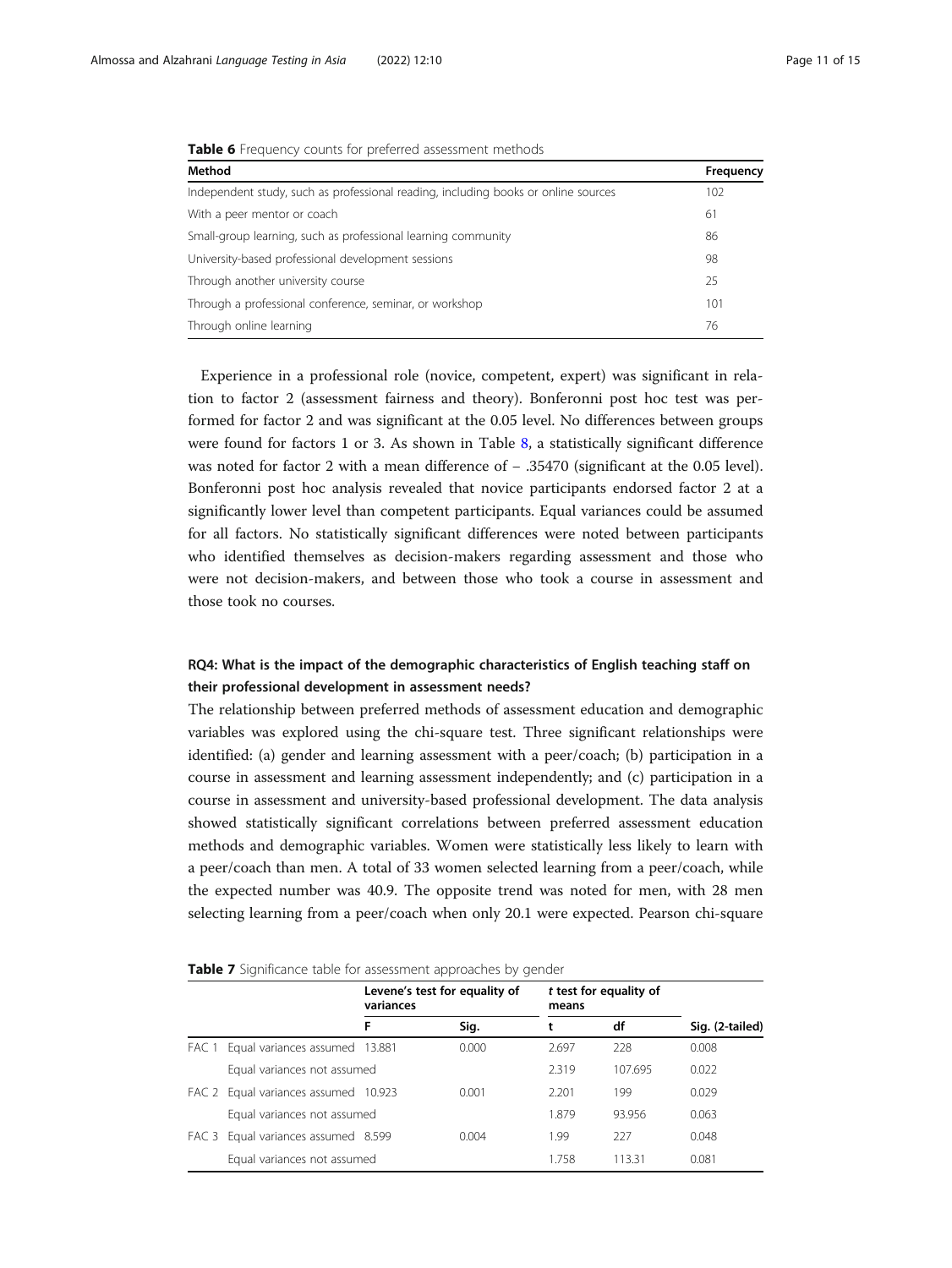| <b>Dependent</b><br>Variable | (I) Role<br>Num | (J) Role<br>Num | Mean difference (I- Std.<br>J) | error   | Sig.  | 95% confidence<br>interval         |        |
|------------------------------|-----------------|-----------------|--------------------------------|---------|-------|------------------------------------|--------|
| Factor <sub>2</sub>          | <b>Novice</b>   | Competent       | $-.35470a$                     | 0.12567 | 0.016 | $\overline{\phantom{0}}$<br>0.6581 | 0.0513 |
|                              |                 | Expert          | $-0.29117$                     | 0.12772 | 0.071 | $-0.5996$                          | 0.0172 |
|                              | Competent       | Novice          | .35470 <sup>a</sup>            | 0.12567 | 0.016 | 0.0513                             | 0.6581 |
|                              |                 | Expert          | 0.06353                        | 0.0814  |       | $-0.133$                           | 0.2601 |
|                              | Expert          | Novice          | 0.29117                        | 0.12772 | 0.071 | $-0.0172$                          | 0.5996 |
|                              |                 | Competent       | $-0.06353$                     | 0.0814  |       | $-0.2601$                          | 0.133  |

<span id="page-11-0"></span>

| Table 8 Bonferonni post hoc analysis for factor 2 |  |  |  |  |  |  |
|---------------------------------------------------|--|--|--|--|--|--|
|---------------------------------------------------|--|--|--|--|--|--|

<sup>a</sup>The mean difference was significant at the 0.05 level

statistics were reported. The  $p$  value for this test was 0.015, lower than an alpha value of 0.05 (a commonly used value); therefore, the findings were interpreted as significant. The same pattern was observed for the two other significant relationships reported. Participants who took a course in assessment were more likely to prefer to learn independently and through university-based professional development courses.

## **Discussion**

This study explores assessment approaches, assessment training needs, and preferred methods for training English language teachers in Saudi language centres and institutes. Given the lack of assessment standards in MENA, utilising the existing measures to explore teachers' approaches provided an insight into how their approaches were informed by contemporary assessment standards constructed for English speaking countries. The results suggested that the participants used similar methods for endorsing and valuing assessments. They reported similar training needs in various aspects of assessment while there was a variation in the preferred training methods. Even though the participants' demographics were varied, they taught the same courses under the same policy in their institutions, which explains why their endorsements were similar. English teachers' roles in assessment in HE remains limited given that assessment is unified, and teachers teach the subject and assess students on limited tasks that carry a small weight on the students' overall grade. Additionally, their institutions remained similar and limited.

When it comes to teaching, learning, and assessment standards in Saudi Arabia, the National Commission for Academic Accreditation and Assessment (NCAAA) is committed to teaching with various published documents and workshops supported by deanships of quality assurance in Saudi universities (NCAAA, [2015\)](#page-14-0). However, assessments seem to be left out from these documents and workshops (Almossa, [2018;](#page-13-0) [2021](#page-13-0)). As a result of a lack of assessment education, specific training programs, and standards, there is a likelihood that, for their assessment practices, English teachers in Saudi HE rely on personal beliefs experiences, institution assessment culture, and PD opportunities. Almossa ([2021\)](#page-13-0) reported that English teachers reported that they did not have equal access to paid PD opportunities as several factors interfered, such as nationality, family situation, center/institute policy, and university fund policies.

The research findings were in line with Coombs et al. ([2018](#page-14-0)), who explored teachers' approaches to assessment in relation to career stage. Stable approaches to assessment were reported. The findings suggested that while teachers appeared to have similar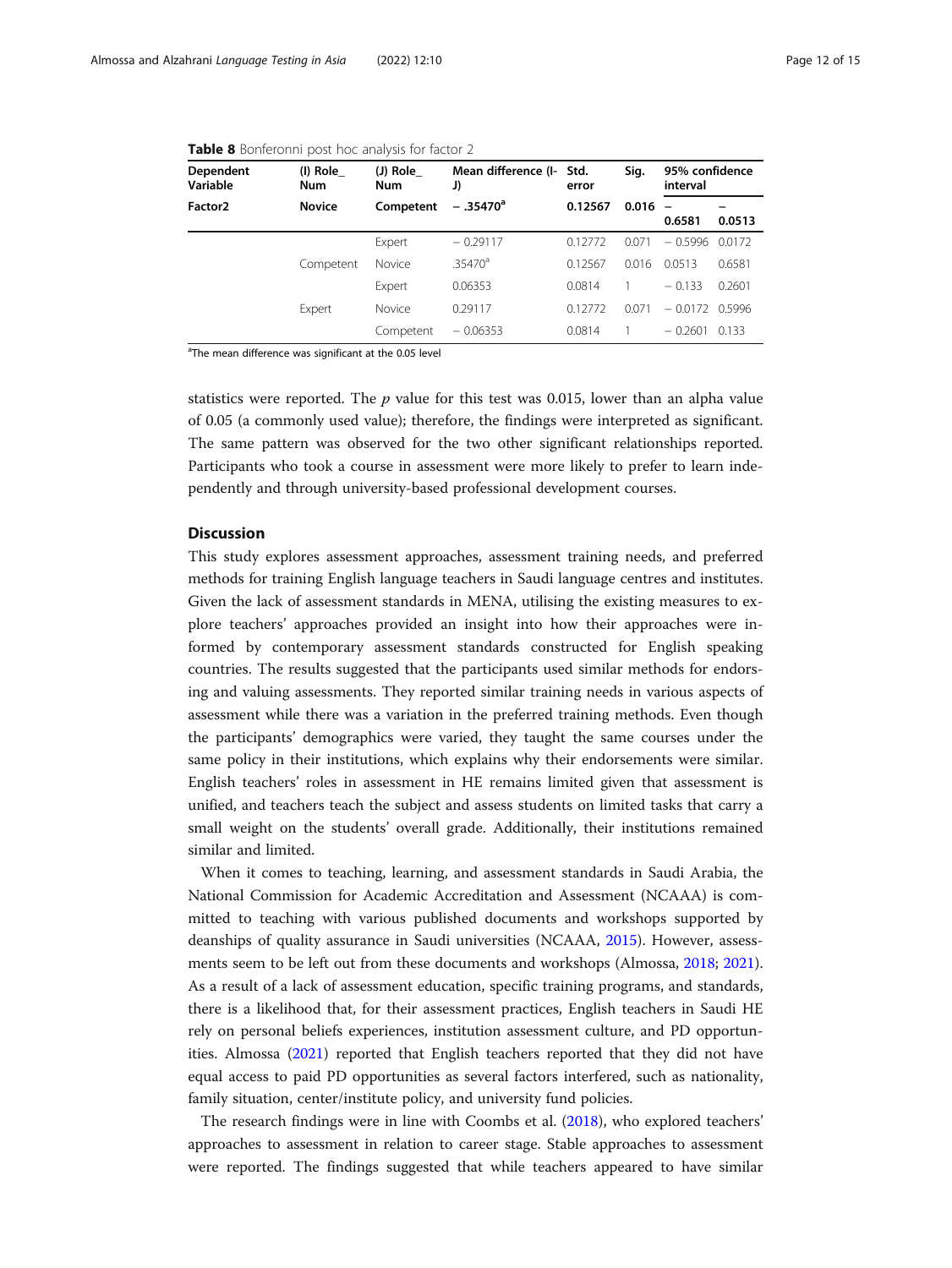assessment approaches, they may operationalize these approaches differently. For instance, teachers who lean toward using formative assessment may hold a different conceptualization and implementation. Almoossa [\(2018](#page-13-0)) observed teachers in a Saudi university English language centre and noted that, although teachers reported using a variety of formative assessment techniques, in-classroom observation did not support this, which indicated that classroom reality differed from the understanding of formative assessment. In his work, Hakim [\(2015](#page-14-0)) reported a mismatch between learning outcomes and observed teachers' practices and how they perceived their work to be aligned with the learning outcomes. Therefore, what might be reflected as a shared understating of assessment might not be the reality inside the classroom or during the assessment process. Therefore, knowledge of current thinking about assessment practices and education can help to shape assessment literacy development priorities.

The assessment PD needs of the teachers revealed that their top priorities were learning more about using peer assessments and feedback, which fall into the formative assessment category. Additionally, some teachers wanted to learn more about writing test items and marking and scoring, which are important parts of the summative assessment process. The teachers wanted to balance between boarding their knowledge about summative and formative assessment techniques. These findings are in line with Almossa ([2021\)](#page-13-0) and Almoossa ([2018\)](#page-13-0). Ezza [\(2017\)](#page-14-0) suggested training programs on different aspects of assessment design to be provided to university teachers that are formal. This echoes what the teachers in current study teachers' want to focus on developing their assessment design.

While teachers were similar in terms of education needs, preferred learning methods were different, it is important that policy-makers consider differentiated assessment education and professional development opportunities (Deluca et al. [2018](#page-14-0)).

## Conclusion

This study provided empirical evidence on approaches to assessment purposes, assessment processes, assessment fairness, and measurement theory. The need for this investigation comes from the importance of exploring teachers' practices to understand how they approach assessment with their own conceptualization of it. Assessment literacy and assessment practices deserve policy-makers' attention as improving the quality of learning outcomes is a huge project in Saudi higher education. There are several research implications to be drawn from the study. First, it is highly recommended that NCAAA design and publish an assessment standards booklet that elaborates upon assessment principles and expectations. Second, designing PD programs should be built in response to teachers' specific needs not the other way around to suit teachers' learning needs and preferences. Third, a variety of assessment literacy opportunities should be provided to promote self-study methods. Offering a wide range of books or eBooks and journals, granting teachers the access to online learning resources, webinars, organizations, hands-on websites that offer practical tips, and assessment models through institutional subscription or allow borrowing from the centre library would go a long way in contributing to their learning.

This study faces several limitations. First, the sampling size was small given the teachers' response rate; thousands of teachers were invited but only a few responded. Second, the study relied on self-report from a self-reporting instrument in a specific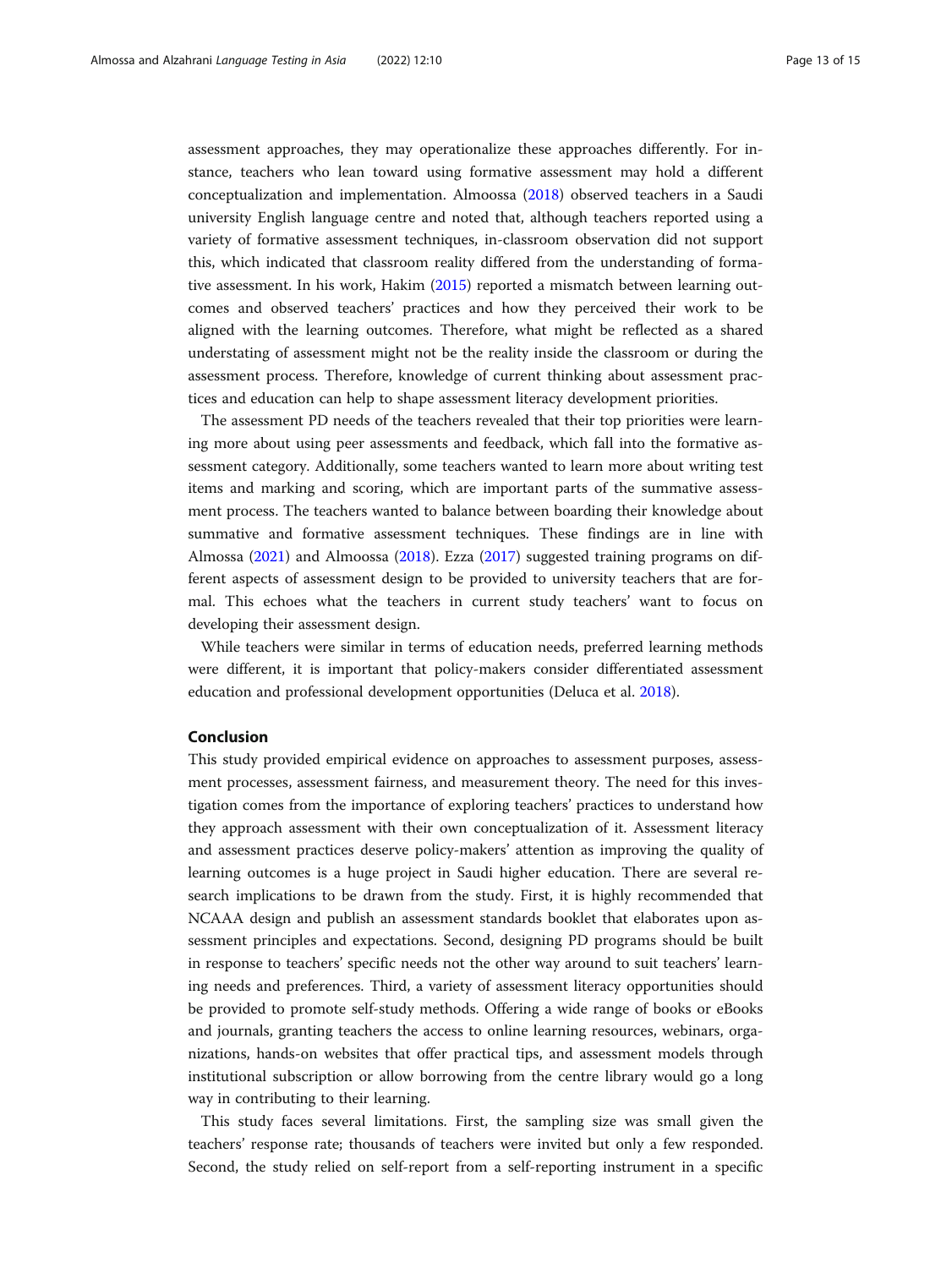<span id="page-13-0"></span>context. Data triangulation could provide further explanations for results. Third, a modified version of ACAI was used to contextualize the instrument to the targeted population. Consequently, the scenarios section in the survey was not adopted based on the reviews received during the pilot study.

Further research exploring assessment literacy in different contexts using contemporary measurements is required. Studies should explore differences in assessment perception and approaches among teachers from various contexts and backgrounds to provide an understanding of assessment literacy that considers teachers' knowledge and contexts (Willis et al. [2013](#page-14-0)). Also, future research should explore gender variables in a segregated system, as some teachers were educated in gender-segregated institutions.

### Abbreviations

ACAI: Approaches to Classroom Assessment Inventory; ANOVA: Analysis of variance; MENA: Middle East and North Africa; PD: Professional development; NCAAA: National Commission for Academic Accreditation and Assessment

#### Acknowledgements

We would like to thank all the participants for their generous time. A special thanks to Dr. Christopher Deluca for his support during the design and data analysis of the study and Mrs. Reem Alsayegh and Dr. Suhad Sonbul for their contribution to the early versions of the adopted survey.

#### Code availability

Not applicable.

#### Authors' contributions

SA conceived and planned the research design and data collection procedures. SA and SH contributed to the data collection process, the implementation of the research, and to the analysis of the results. SA and SH wrote the manuscript. Both authors read and approved the final manuscript.

#### Authors' information

Samar Almossa is an Assistant Professor in Assessment at Umm Al-Qura University in Saudi Arabia. She holds a PhD in Applied Linguistics from King's College London. Her research interests are focused around learning and teaching experiences in higher education context, assessment practices and assessment literacy.

Sahar M. Alzahrani is an Assistant Professor of Applied Linguistics, English Language Centre, Umm Al-Qura University. Her PhD is from University of Southampton, UK. Interests: learner autonomy, innovation in teaching, blended learning, MOOCs, and online instructional design. Awards: LASIG Antwerp best poster; University of Southampton3MT competition; and CALICO Outstanding Graduate Student Award.

#### Funding

This work was supported by the Deanship of Scientific Research at Umm Al-Qura University for supporting this work under Grant Code: 19-EDU-1-02-0005.

## Availability of data and materials

Available upon request.

#### Declaration

#### Competing interests

The authors declare that they have no competing interests.

Received: 21 January 2022 Accepted: 18 March 2022 Published online: 12 April 2022

#### References

Almansory, M. (2016). EFL teachers' beliefs and attitudes towards English language assessment in a Saudi university's English Language Institute (Unpublished doctoral dissertation). Exeter: University of Exeter.

- Almoossa, S. (2018). Developing pedagogy and assessment in EFL: A case study of a Saudi university. [Unpublished doctoral dissertation]. London: King's College London.
- Almossa, S. (2021). Assessment literacy: transnational teachers' concepts, practices, and professional development needs. In A. Ahmed, & O. Barnawi (Eds.), Mobility of knowledge, practice and pedagogy in TESOL teacher education: Implications for
- transnational contexts (pp. 83–106). Springer International Publishing. [https://doi.org/10.1007/978-3-030-64140-5\\_5](https://doi.org/10.1007/978-3-030-64140-5_5). Barnes, N., Fives, H., & Dacey, C. M. (2017). US teachers' conceptions of the purposes of assessment. Teaching and Teacher Education, 65, 107–116.
- Black, P., & Wiliam, D. (1998). Assessment and classroom learning. Assessment in Education: principles, policy & practice, 5(1), 7- 74.
- Brookhart, S. M. (2011). Educational assessment knowledge and skills for teachers. Educational Measurement: Issues and Practice, 30(1), 3–12.